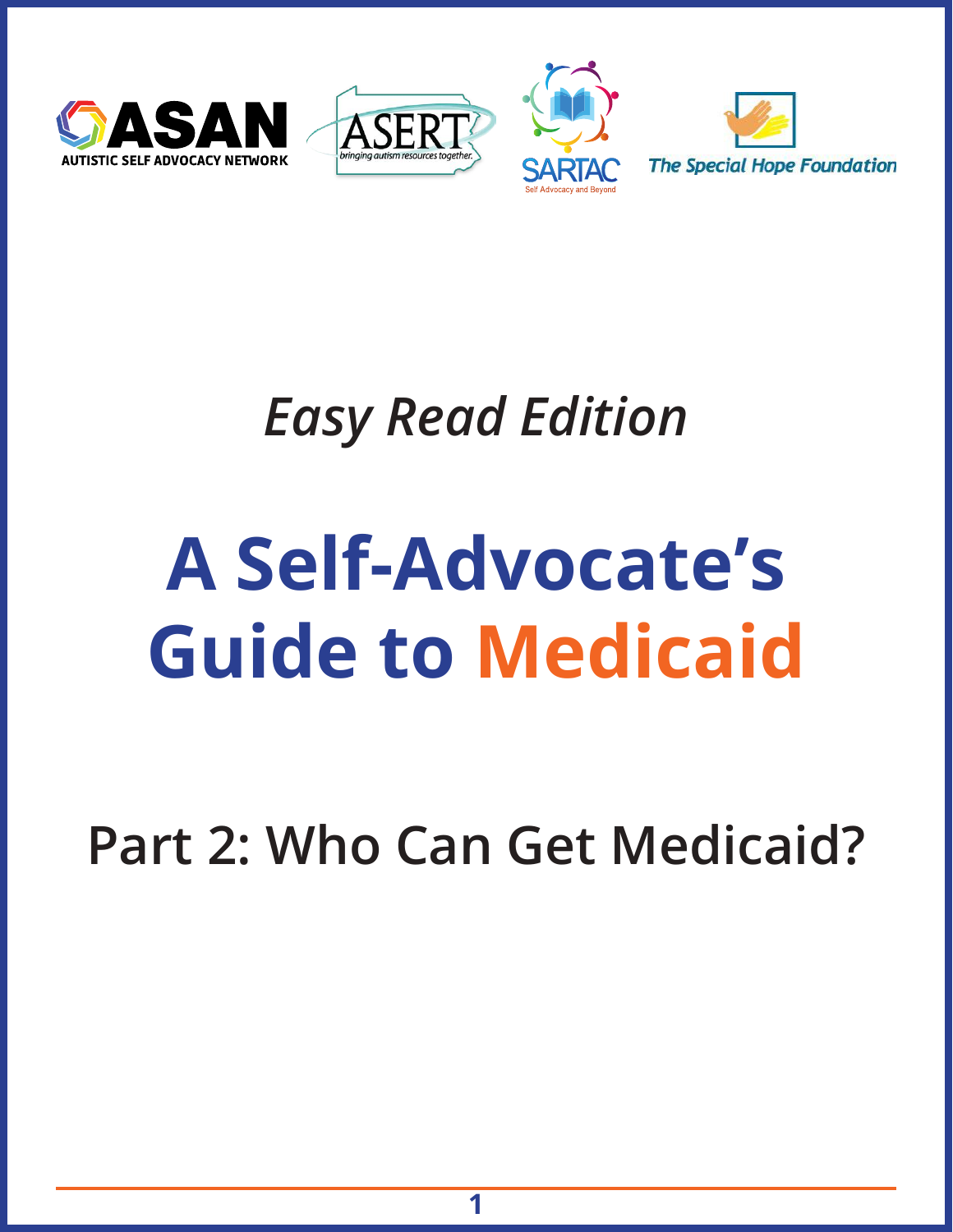# **2. Who Can Get Medicaid?**

#### **Who is Medicaid for?**

The **federal government** makes rules about **Medicaid**. One of these rules is that states have to give Medicaid to certain groups of people. For example, states have to give Medicaid to:



• older adults



• people with disabilities who get social security payments



- 
- kids

• pregnant people.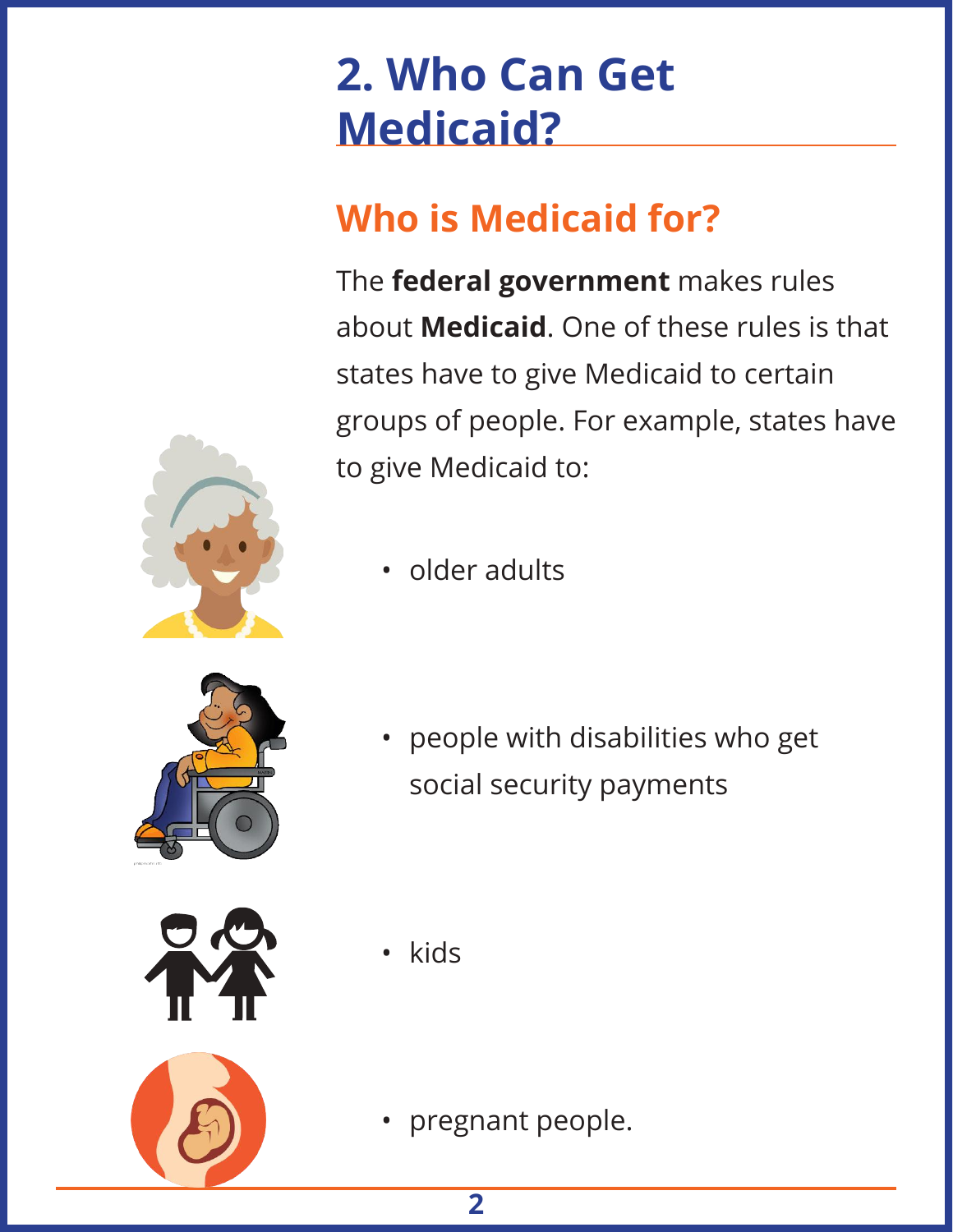

Even if you are in one of these groups, you can only get Medicaid if you or your family don't make a lot of money.

For example, Tim has a disability and does not make a lot of money. He gets Social Security benefits that he uses to pay for food and housing. Tim can get Medicaid.



Vera is old and she does not have very much money, so she is on Medicaid.



Carmen has a disability. She is also a computer programmer. Carmen's job pays her \$10,000 every month. Because she makes that much money, she is not allowed to get Medicaid, even though she has a disability.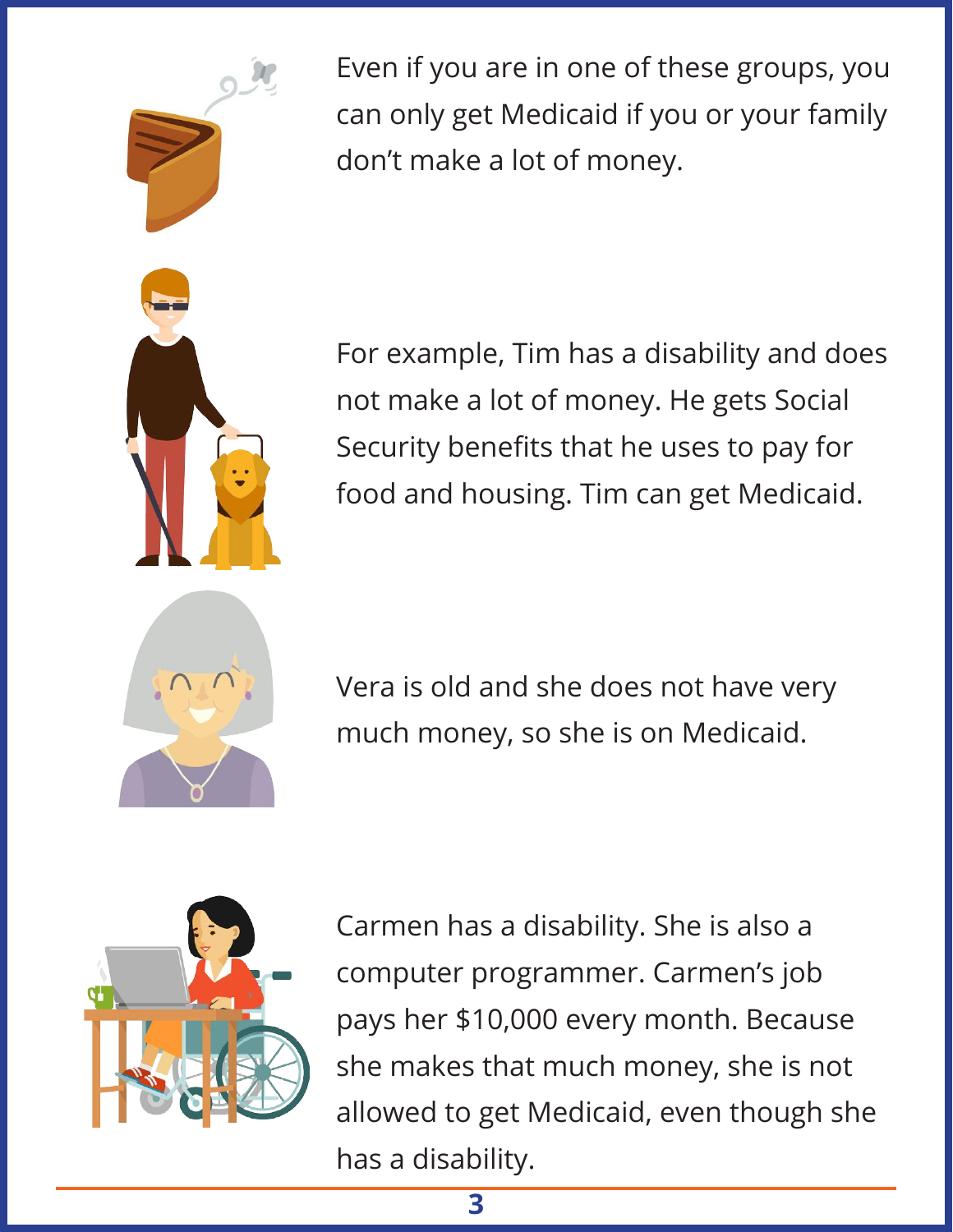

The federal government came up with a total amount of money a person or a family can earn in a year and still be able to get Medicaid. This number is called the **Federal Poverty Level.**



The Federal Poverty Level is different each year. In 2017, the Federal Poverty Level is \$11,880 for one person. That is how much one person can earn in one year and still get Medicaid.



The Federal Poverty Level is a little bit higher for families than for one person.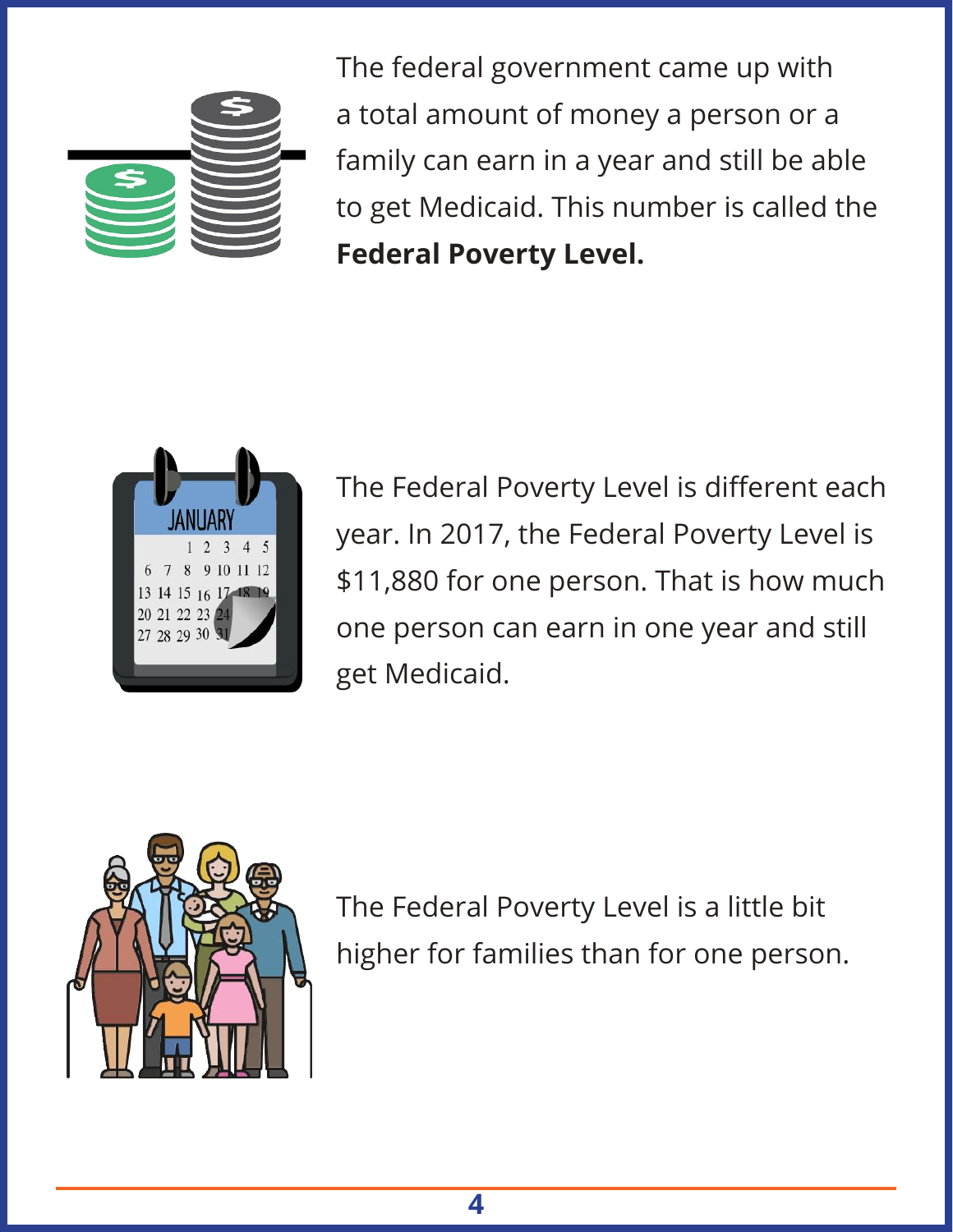

The Federal Poverty Level is not a lot of money at all.



You can make more money than the Federal Poverty Level and still have trouble paying for things like food, rent, and medical care.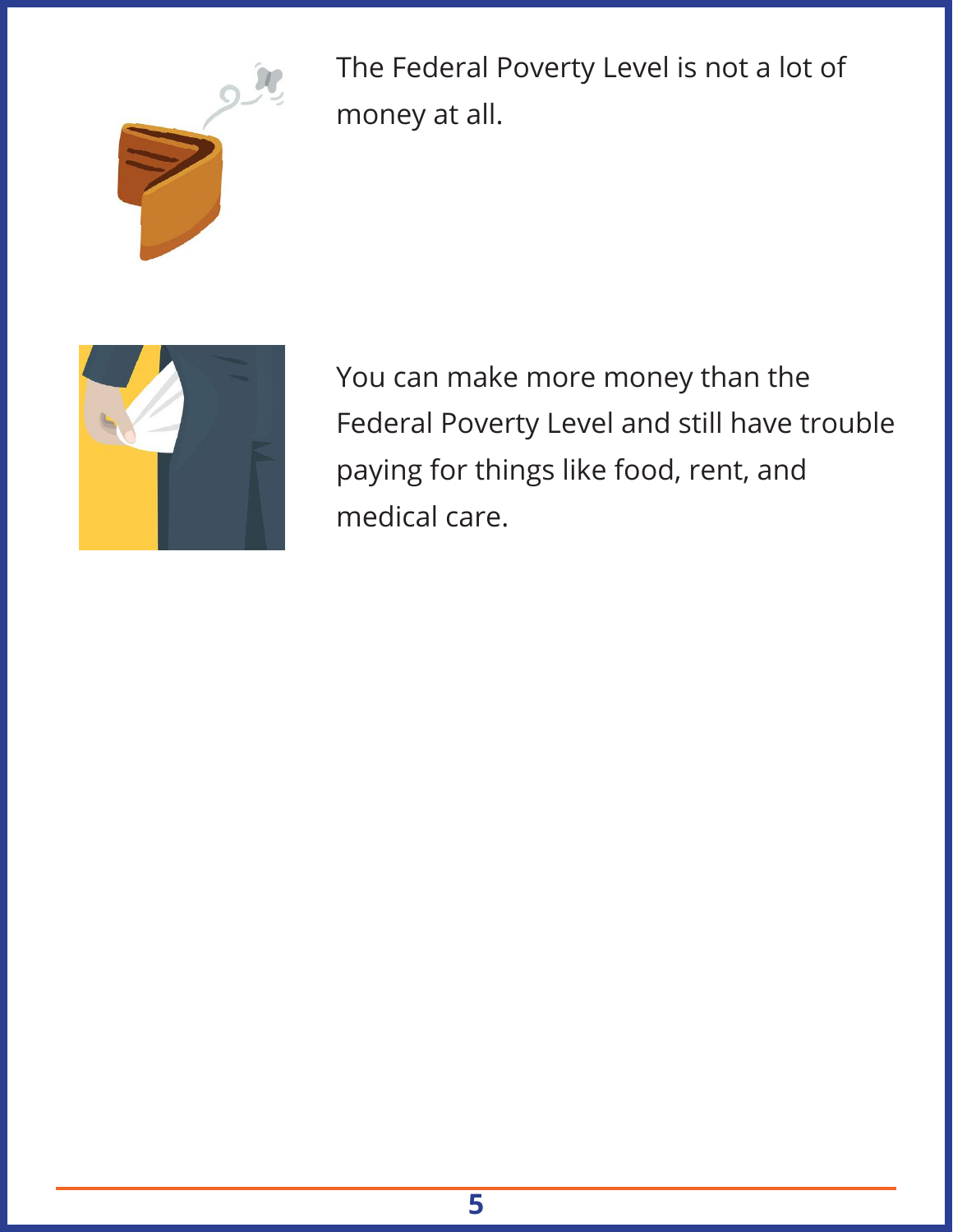States have to give Medicaid to people who make less money than the Federal Poverty Level, if they are also in one of these groups:



• older adults



• people with disabilities who get social security payments



• kids



• pregnant people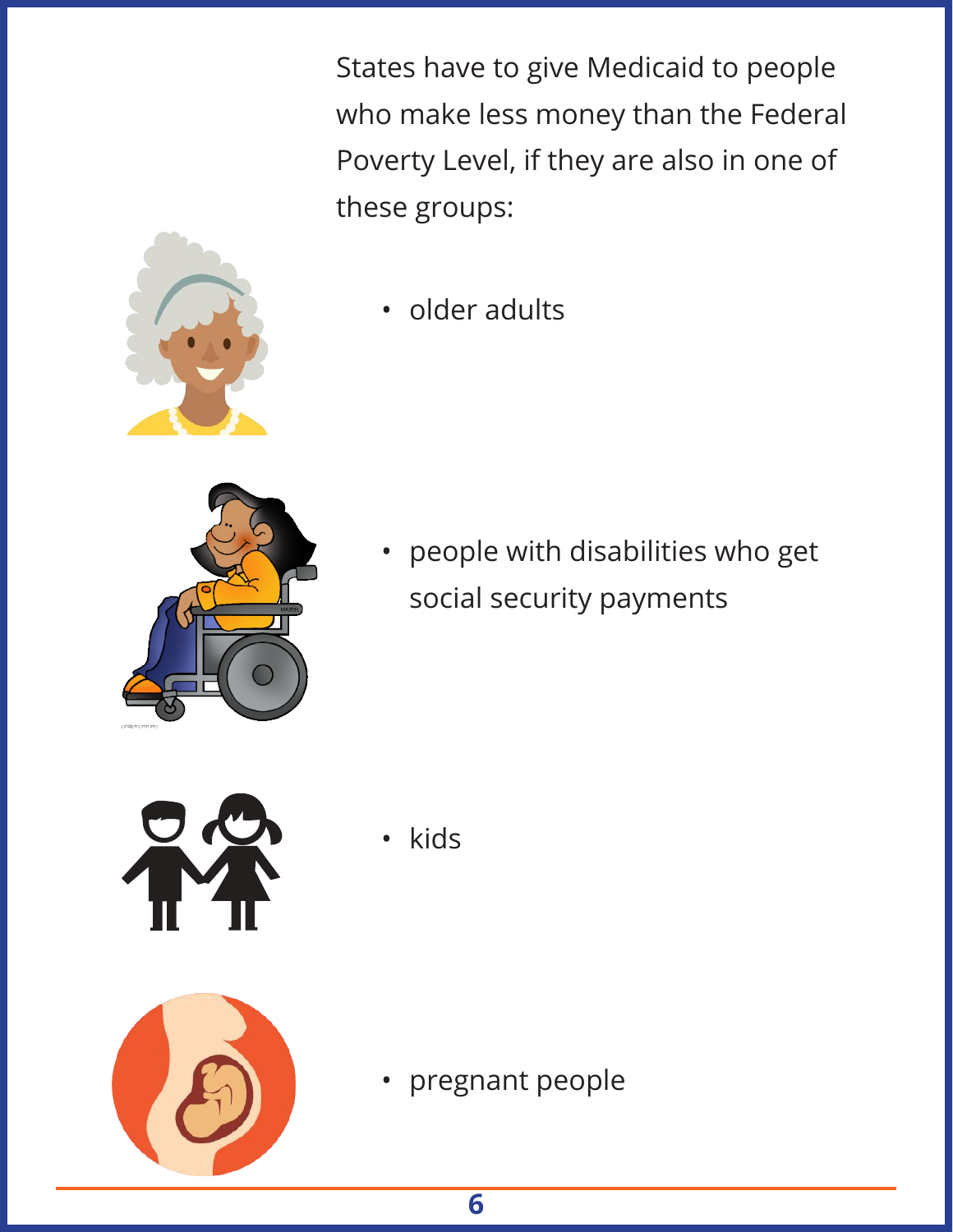

The first thing states have to do is make sure that they give Medicaid to everyone who has to have it. After that, states can choose to give Medicaid to more people.



States can give Medicaid to people who make more than the Federal Poverty Level if they still need help paying for health care.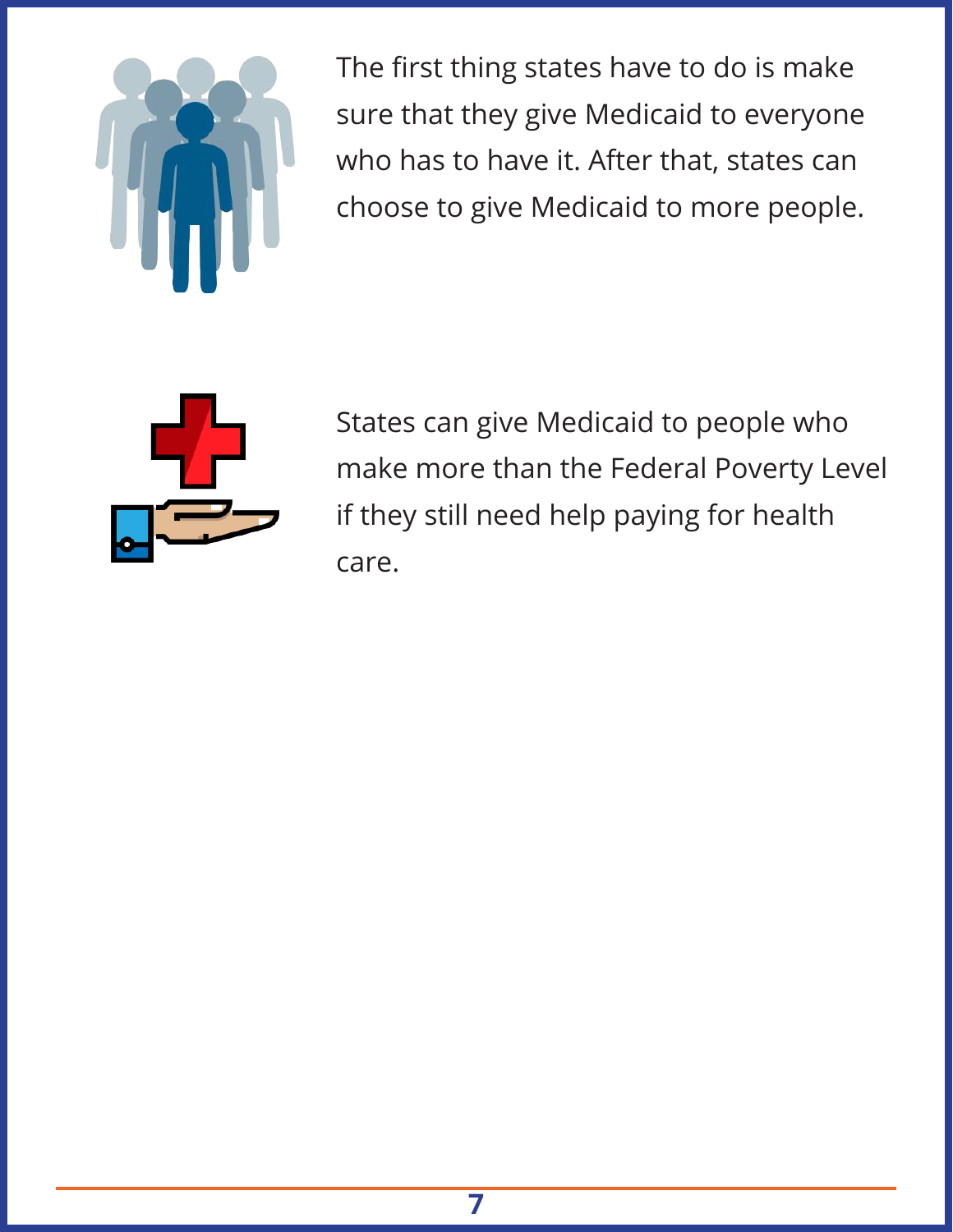

Sometimes, a kid with a disability needs lots of expensive medical care, but their family makes too much to qualify for Medicaid.

Even if the family has a lot of money, it might still not be enough money to pay for all the health care the kid needs. Some states have special rules for these kids. These special rules let kids with disabilities be on Medicaid even though their parents make too much money.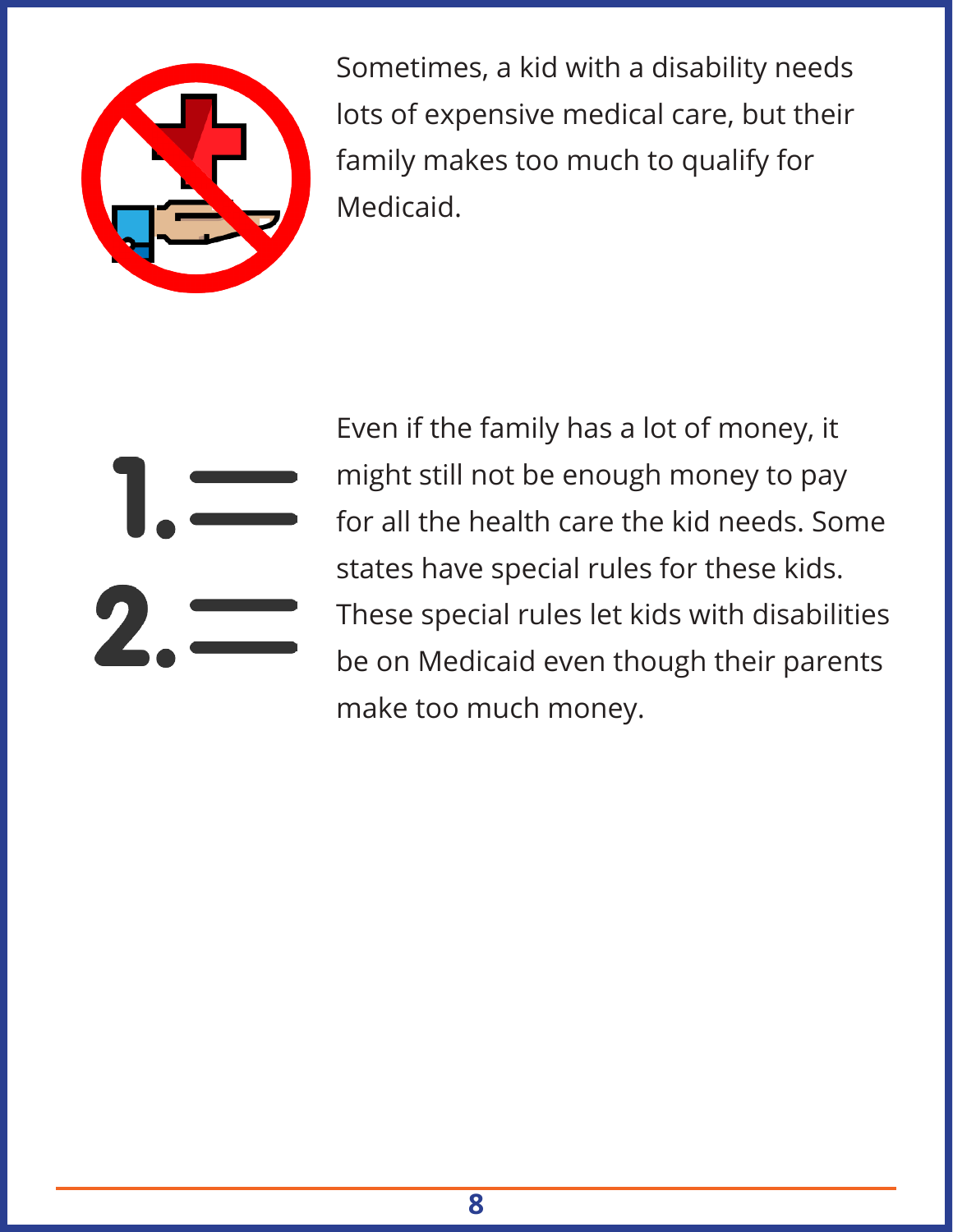

**Example:** George has muscular dystrophy. He needs a lot of health care and special medical equipment to be healthy.



George's parents are both rocket scientists. They make more money than most people. But they still cannot pay for everything George needs with their own money.



The state they live in lets George get Medicaid, because Medicaid is the only way to get the kind of services George needs.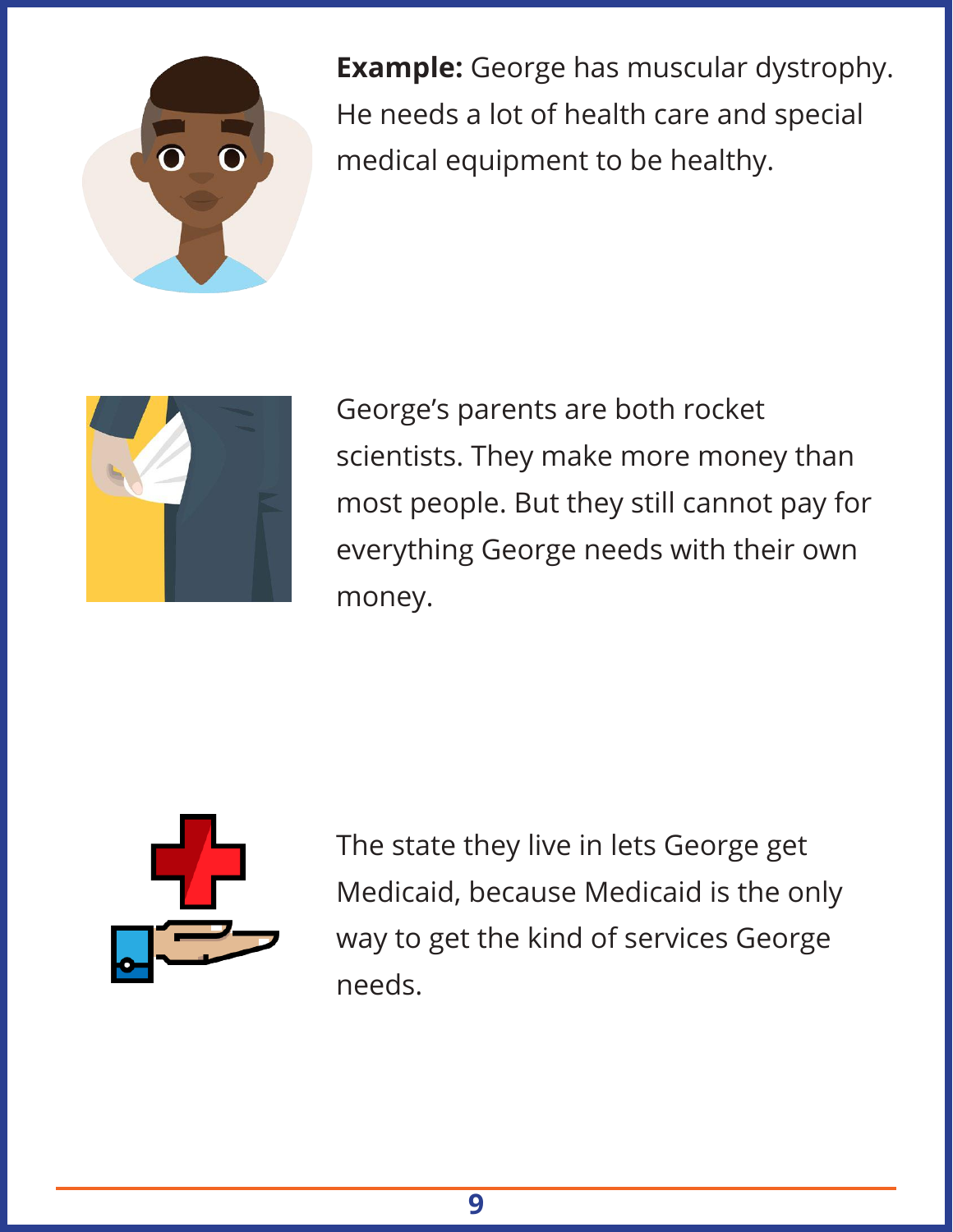#### **What is Medicaid Expansion?**



In 2010, Congress passed a law called the **Affordable Care Act**. This law is sometimes called the ACA or "Obamacare."



In 2014, Medicaid was expanded (made bigger) as part of the ACA.

On the next page, we'll talk about how the Affordable Care Act changed Medicaid.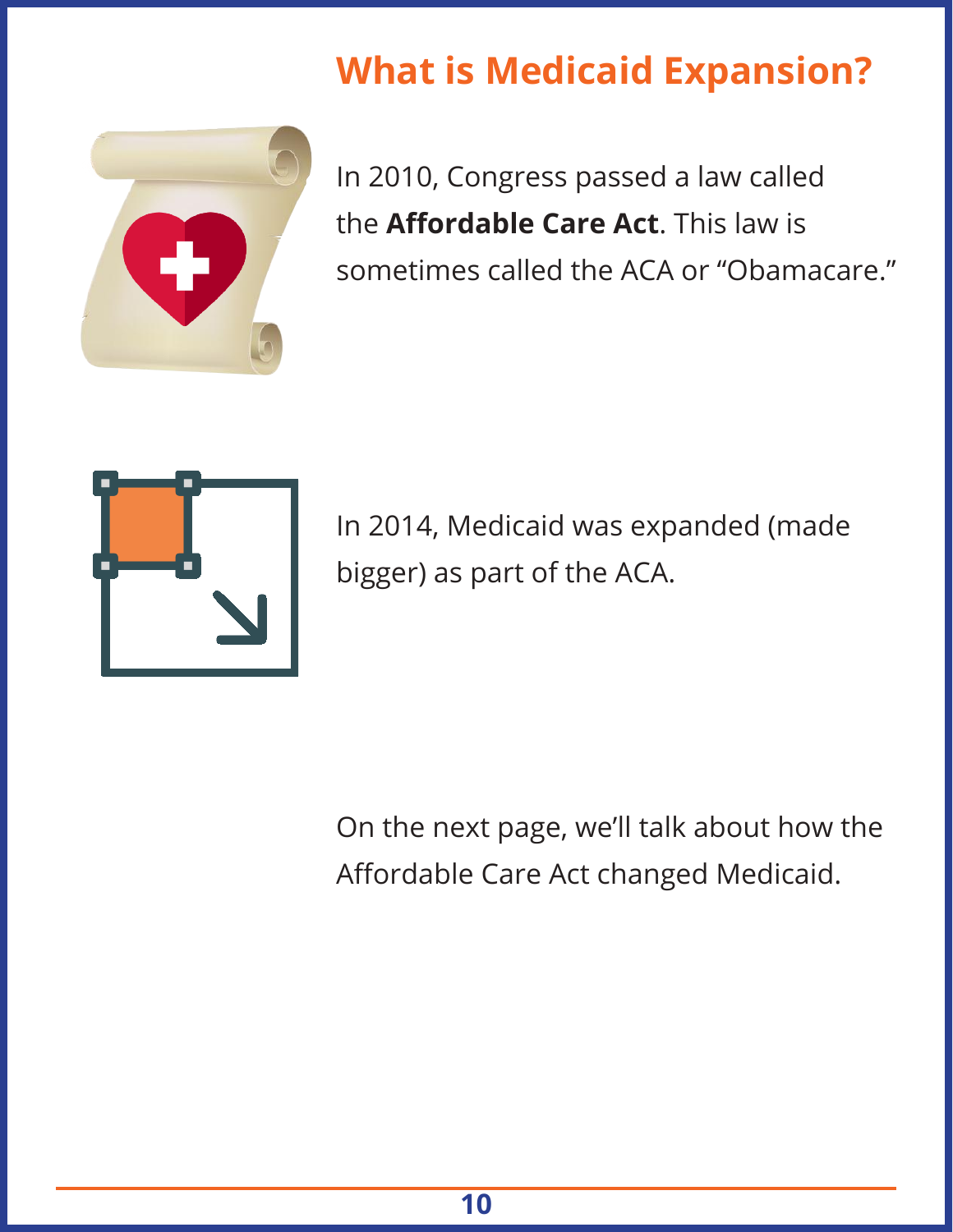#### **Before the Affordable Care Act**



Before the Affordable Care Act, even adults who did not make a lot of money could not get Medicaid in most states.



A lot of adults needed health insurance, but did not have money to buy it. Adults who could not afford health insurance could not get health care.



Adults with disabilities could get Medicaid if they did not have a lot of money. Most adults without disabilities could not get Medicaid even if they did not make a lot of money.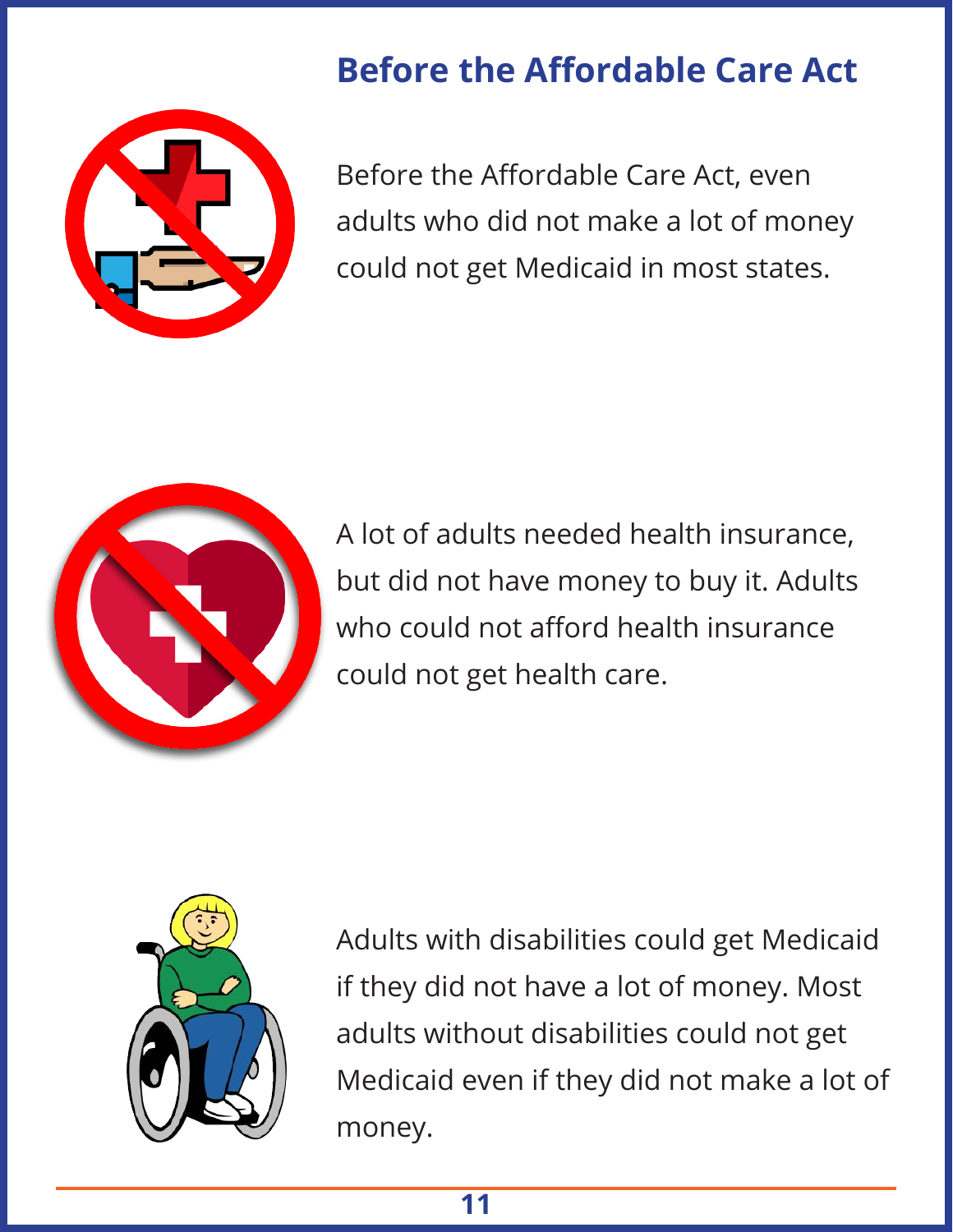## Who Can Have Medicaid: Before the Affordable Care Act



#### **Remember, people in these groups can only get Medicaid if they don't have a lot of money.**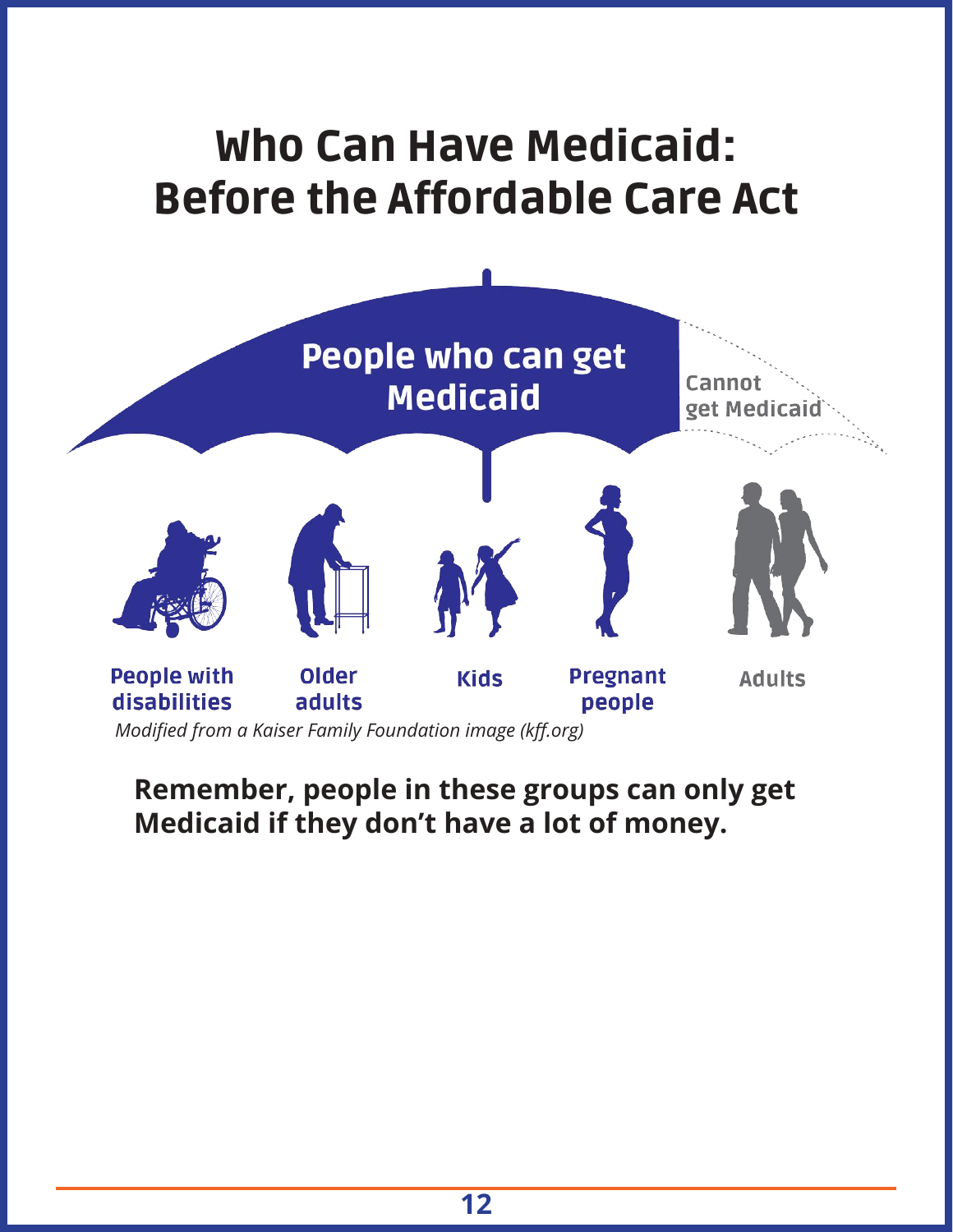#### **After the Affordable Care Act**



States got the choice to give Medicaid to all adults who do not make a lot of money. These people can get Medicaid even if they aren't in one of the groups that usually gets Medicaid.



The federal government gave extra money to states to cover this new group of people.



About 17 million more people got health insurance because of the **Medicaid expansion**.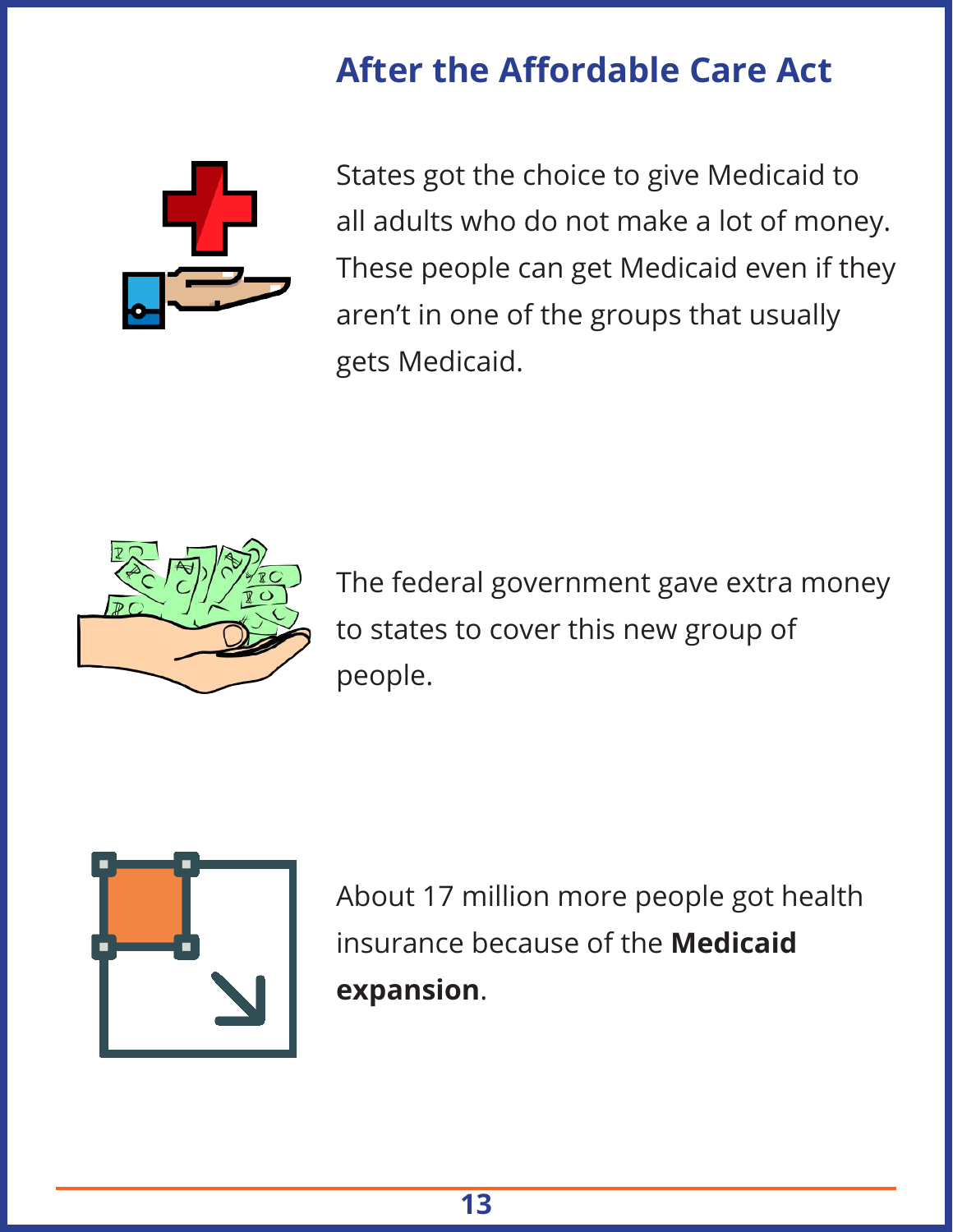#### Who Can Have Medicaid: After the Affordable Care Act



*Modified from a Kaiser Family Foundation image (kff.org)*

#### **Remember, people in these groups can only get Medicaid if they don't have a lot of money.**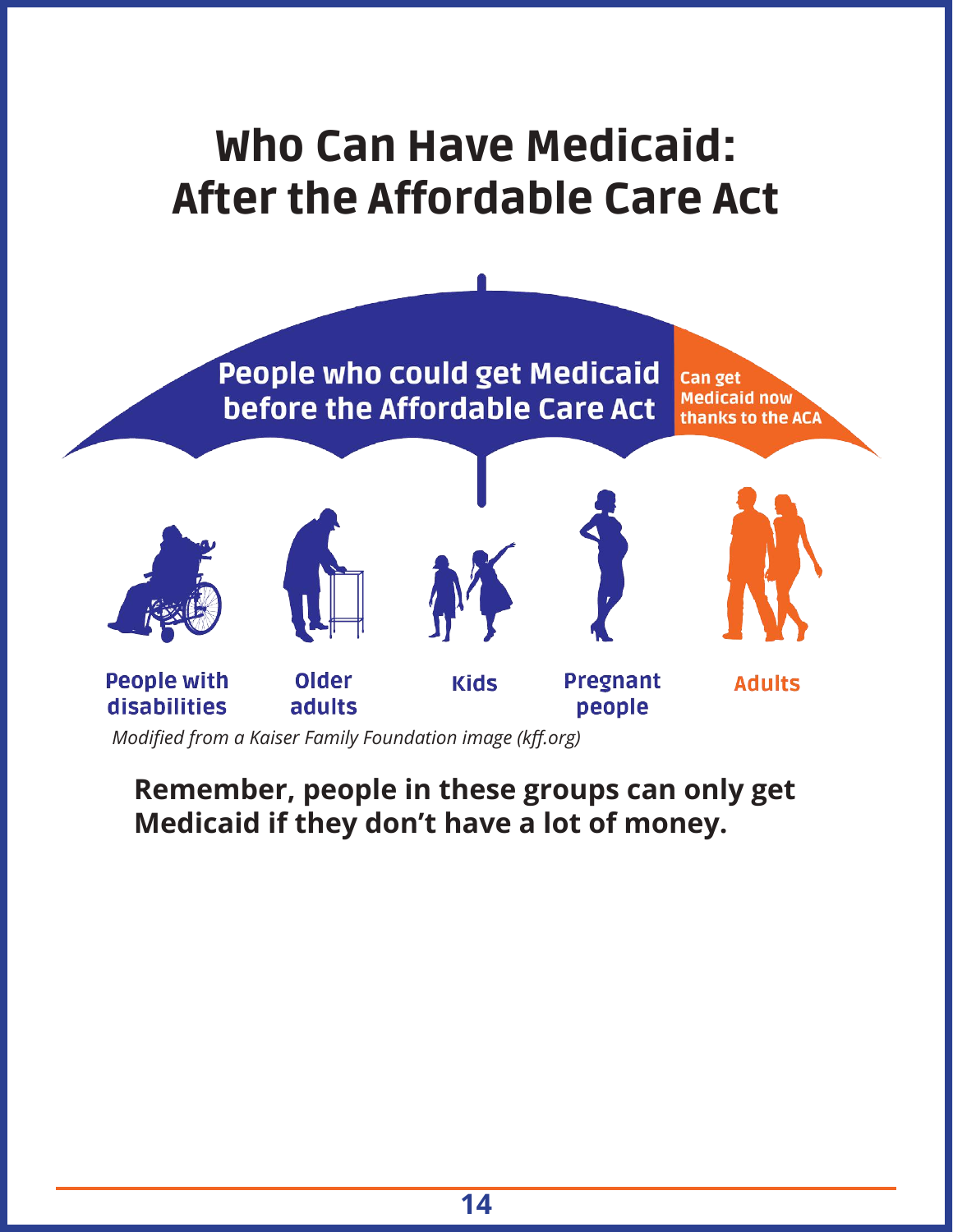States got to choose whether to expand Medicaid or not.

19 states did not expand Medicaid and 31 states expanded Medicaid.

## **STATES THAT HAVE EXPANDED MEDICAID**

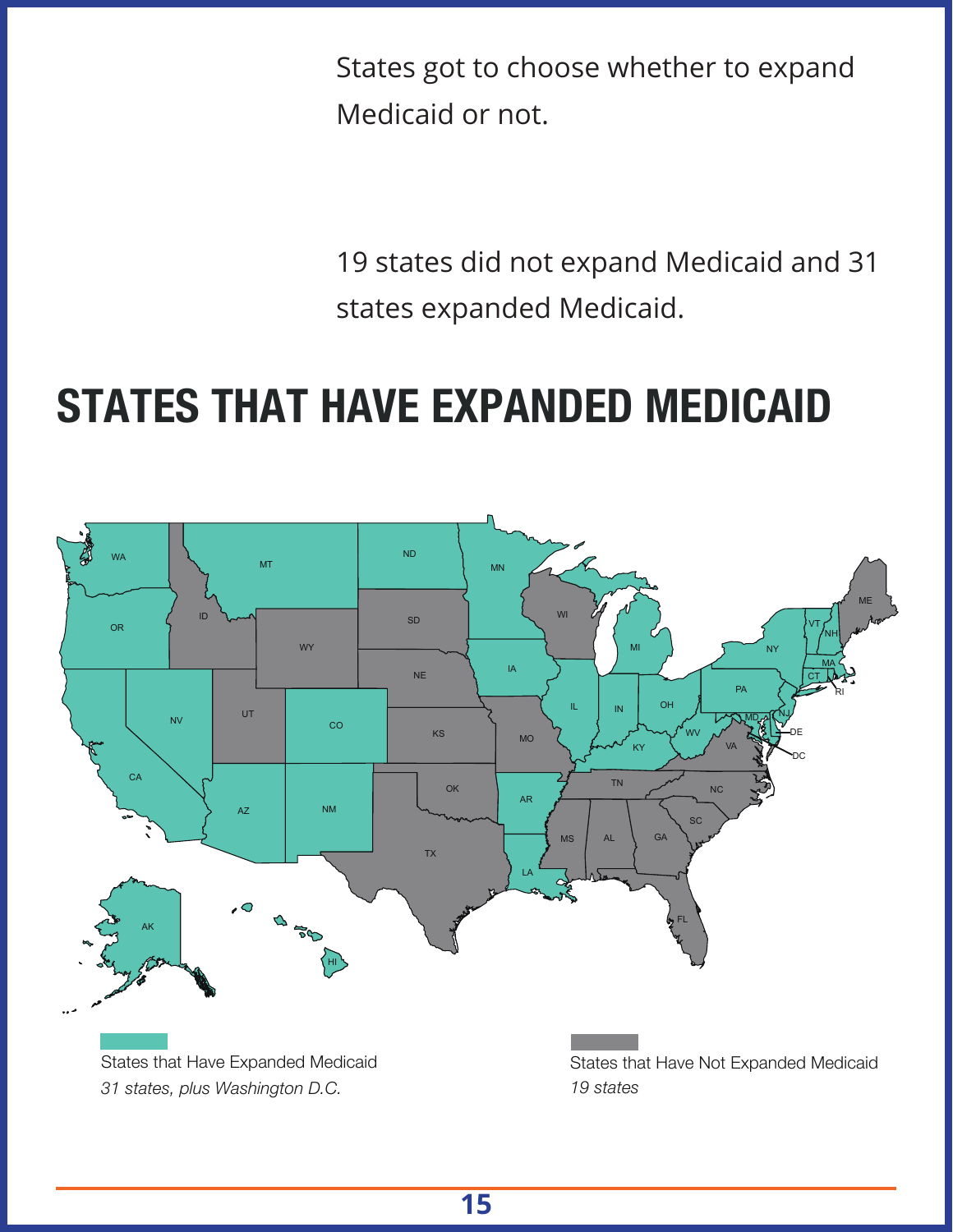

The Medicaid expansion has helped more people with disabilities get Medicaid.



In states that expanded Medicaid, people with disabilities who do not make a lot of money can get Medicaid right away.



This is important because usually people with disabilities don't get Medicaid until they are on Social Security. But, that process can take a while.



With Medicaid expansion, people can start getting health care while they are applying for Social Security benefits.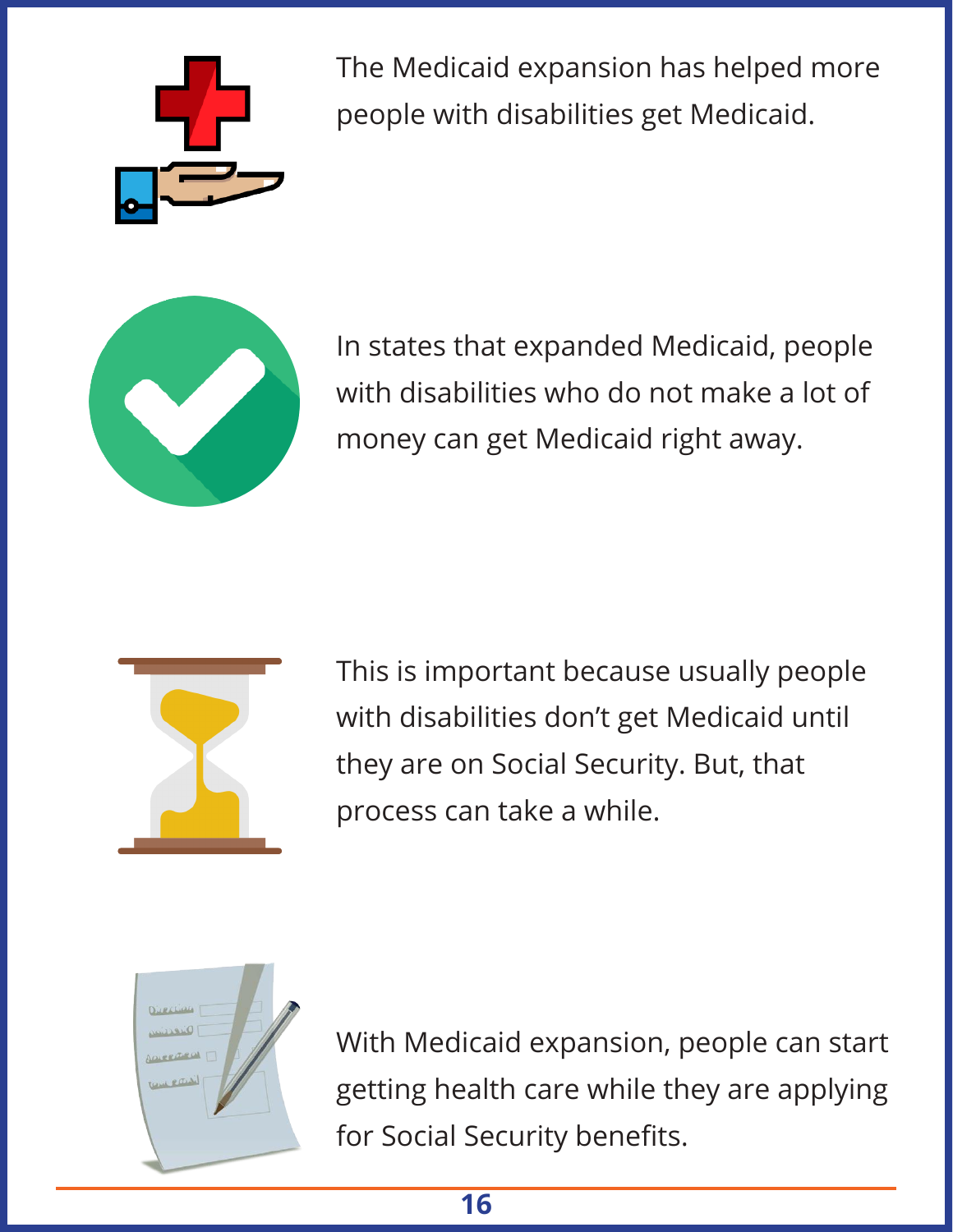# Glossary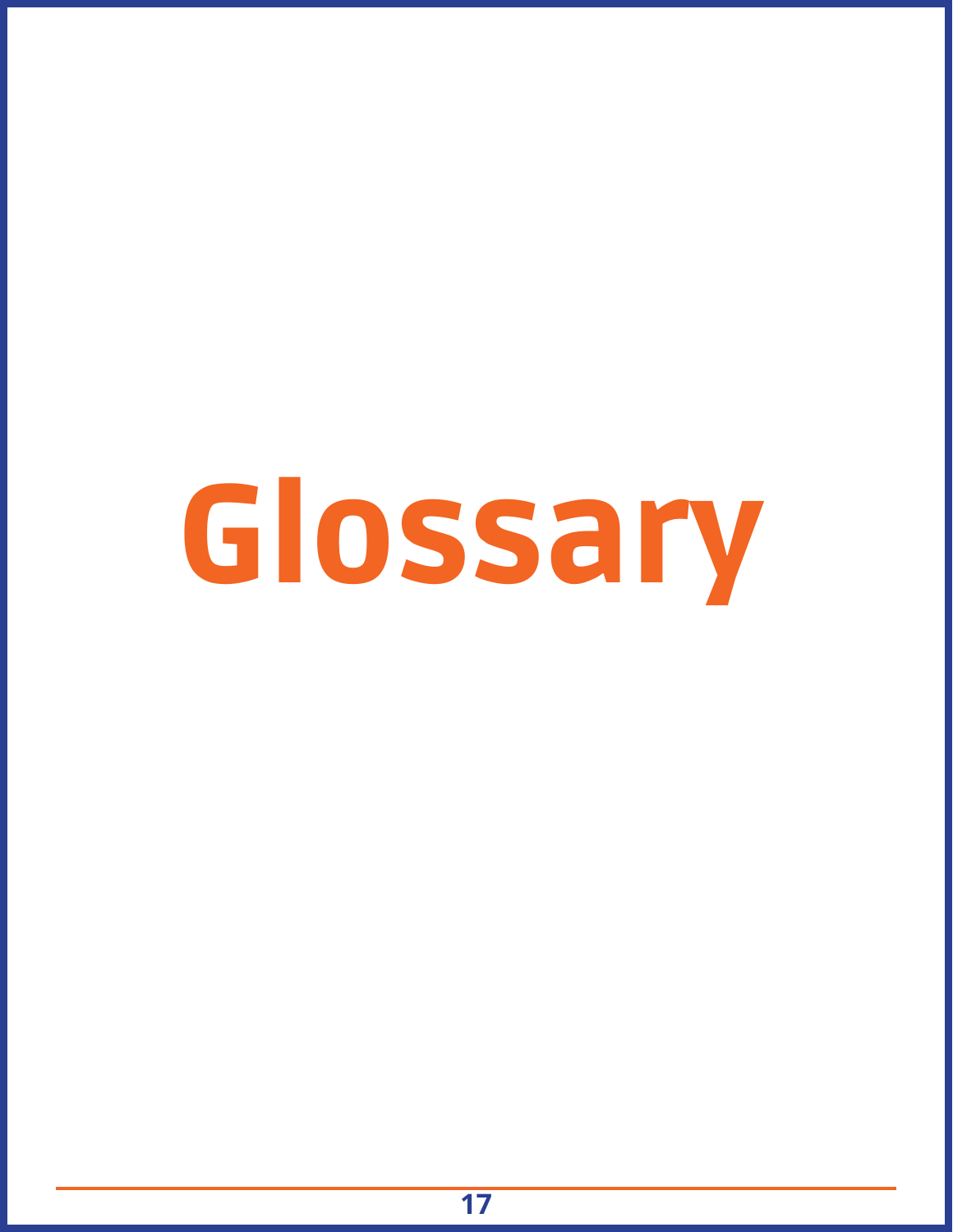

#### **Affordable Care Act (ACA)**

The Patient Protections and Affordable Care Act is a law that was passed in 2010. People call it the Affordable Care Act or the ACA for short. Some people also call it Obamacare, because Barack Obama was the President who helped make the law. The ACA made it easier and fairer for people to get health insurance.



#### **federal government**

The government that is charge of the entire country and is based in Washington. D.C.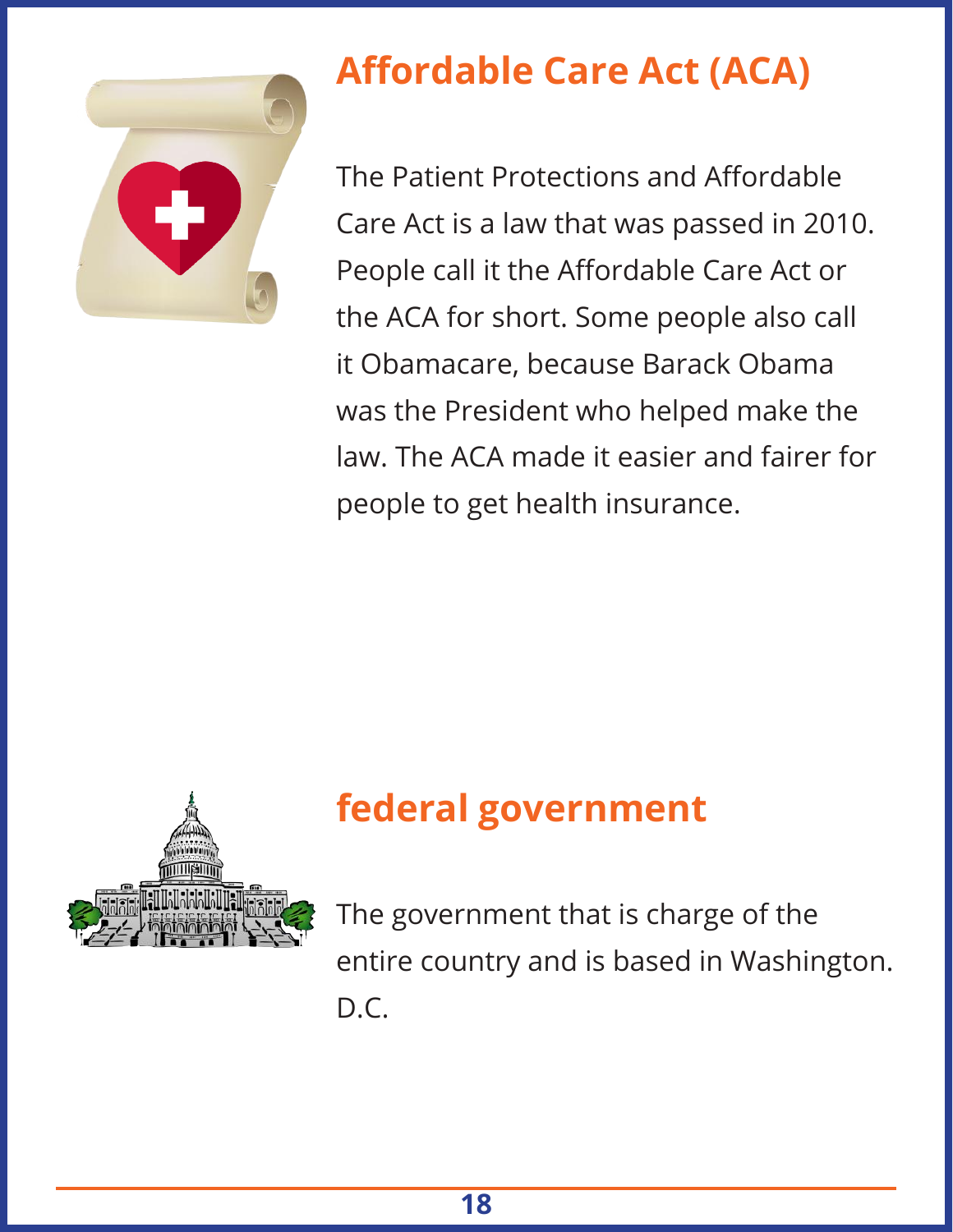#### **federal poverty level (FPL)**



How much money a person can make to be eligible for Medicaid or other government programs.



#### **Medicaid**

A health care program in the United States.



#### **Medicaid expansion**

A new part of the Affordable Care Act that allows adults with a low income, whose income is below 138% Federal Poverty Level (FPL).